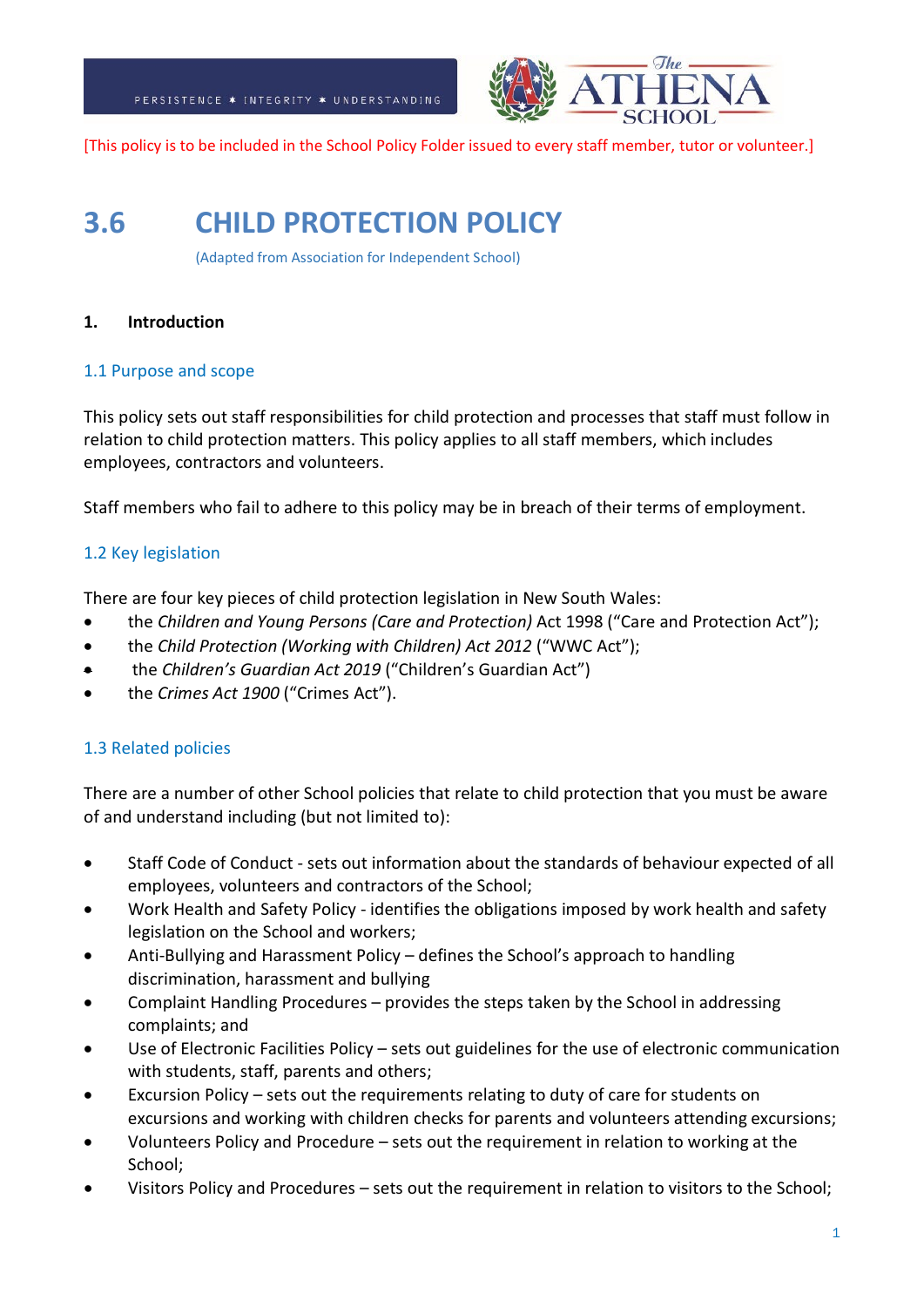## 1.4 Compliance and records

The Principal (Head of Relevant Entities - HRE) or their delegate monitors compliance with this policy and securely maintains School records relevant to this policy, which includes:

- register of staff members who have read and acknowledged that they read and understood this policy;
- working with children check clearance (WWCC clearance) verifications;
- mandatory reports to the Department of Communities and Justice (DCJ), previously known as Family and Community Services; and
- reports of reportable conduct allegations, the outcome of reportable conduct investigations, and/or criminal convictions.

## **2. Child protection**

The safety, protection and welfare of students is the responsibility of all staff members and encompasses:

- a duty of care to ensure that reasonable steps are taken to prevent harm to students which could reasonably have been foreseen; and
- obligations under child protection legislation.

## 2.1 Children protection concerns

There are different forms of child abuse. These include neglect, sexual, physical and emotional abuse.

**Neglect** is the continued failure by a parent or caregiver to provide a child with the basic things needed for his or her proper growth and development, such as food, clothing, shelter, medical and dental care and adequate supervision.

**Sexual abuse** is when someone involves a child or young person in a sexual activity by using their power over them or taking advantage of their trust. Often children are bribed or threatened physically and psychologically to make them participate in the activity. Child sexual abuse is a crime.

**Physical abuse** is a non-accidental injury or pattern of injuries to a child caused by a parent, caregiver or any other person. It includes but is not limited to injuries which are caused by excessive discipline, severe beatings or shakings, cigarette burns, attempted strangulation and female genital mutilation.

Injuries include bruising, lacerations or welts, burns, fractures or dislocation of joints. Hitting a child around the head or neck and/or using a stick, belt or other object to discipline or punishing a child (in a non-trivial way) is a crime.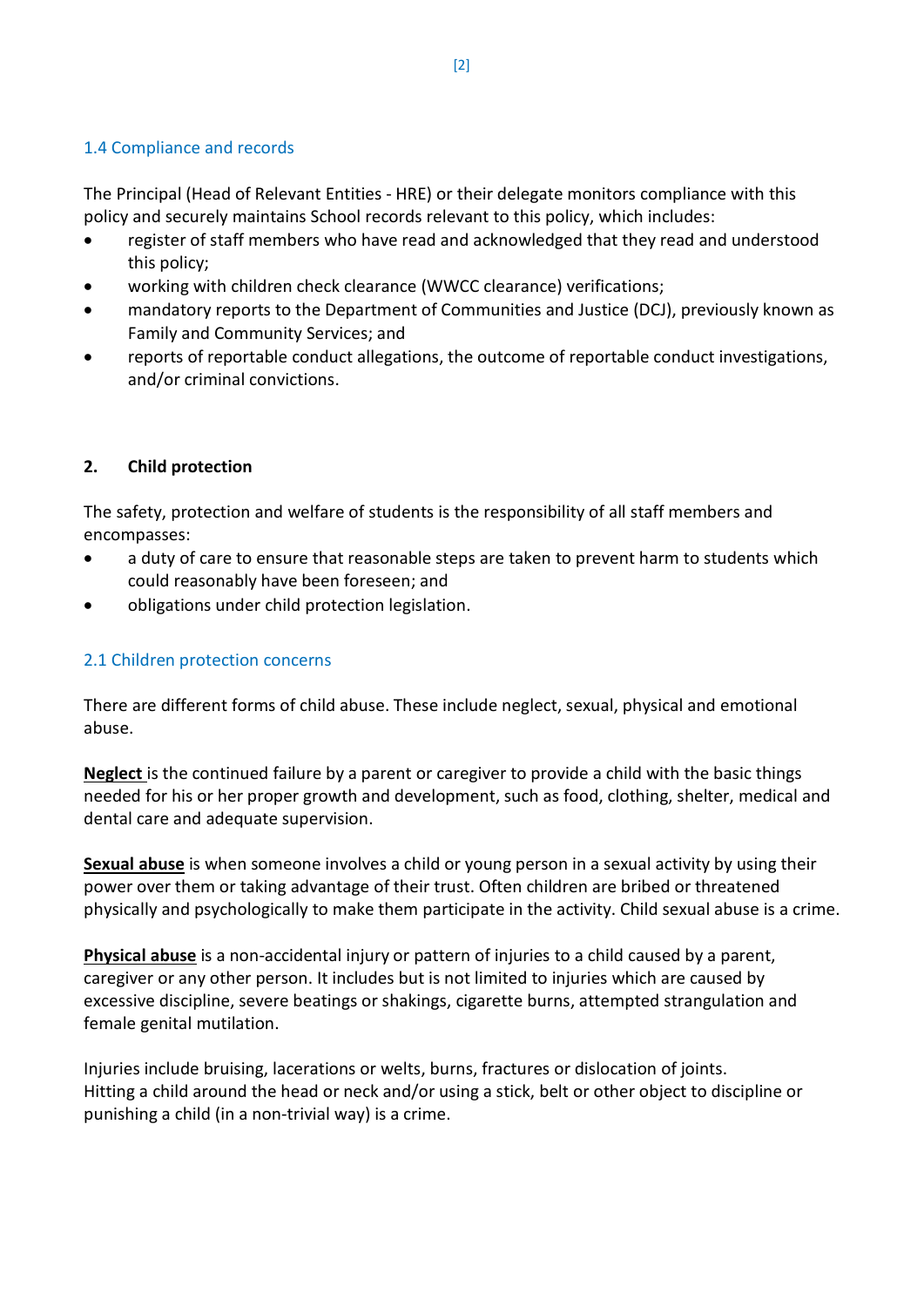**Emotional abuse** can result in serious psychological harm, where the behaviour of their parent or caregiver damages the confidence and self-esteem of the child or young person, resulting in serious emotional deprivation or trauma.

Although it is possible for 'one-off' incidents to cause serious harm, in general it is the frequency, persistence and duration of the parental or carer behaviour that is instrumental in defining the consequences for the child

This can include a range of behaviours such as excessive criticism, withholding affection, exposure to domestic violence, intimidation or threatening behaviour.

## 2.2 Child wellbeing concerns

.

Child wellbeing concerns are safety, welfare or wellbeing concerns for a child or young person that do not meet the mandatory reporting threshold, risk of significant harm in section 5.1.2.

## 2.3 Staff member responsibilities

Key legislation requires reporting of particular child protection concerns. However, as part of the School's overall commitment to child protection, all staff are required to report any child protection or child wellbeing concerns about the safety, welfare or wellbeing of a child or young person to the Principal.

If the allegation involves the Principal, a report should be made to the Chairman of the School Board.

## **3. Training**

## 3.1 The School

The School provides all staff members with a copy of this policy and will provide all staff members with the opportunity to participate in mandatory child protection training annually.

## 3.2 Staff members

All new staff members must read this policy and sign the acknowledgement that they have read and understood the policy.

All staff members must participate in annual child protection training and additional training, as directed by the Principal (HRE). The training complements this policy and provides information to staff about their legal responsibilities related to child protection and School expectations, including:

- mandatory reporting;
- reportable conduct;
- working with children checks; and
- professional boundaries.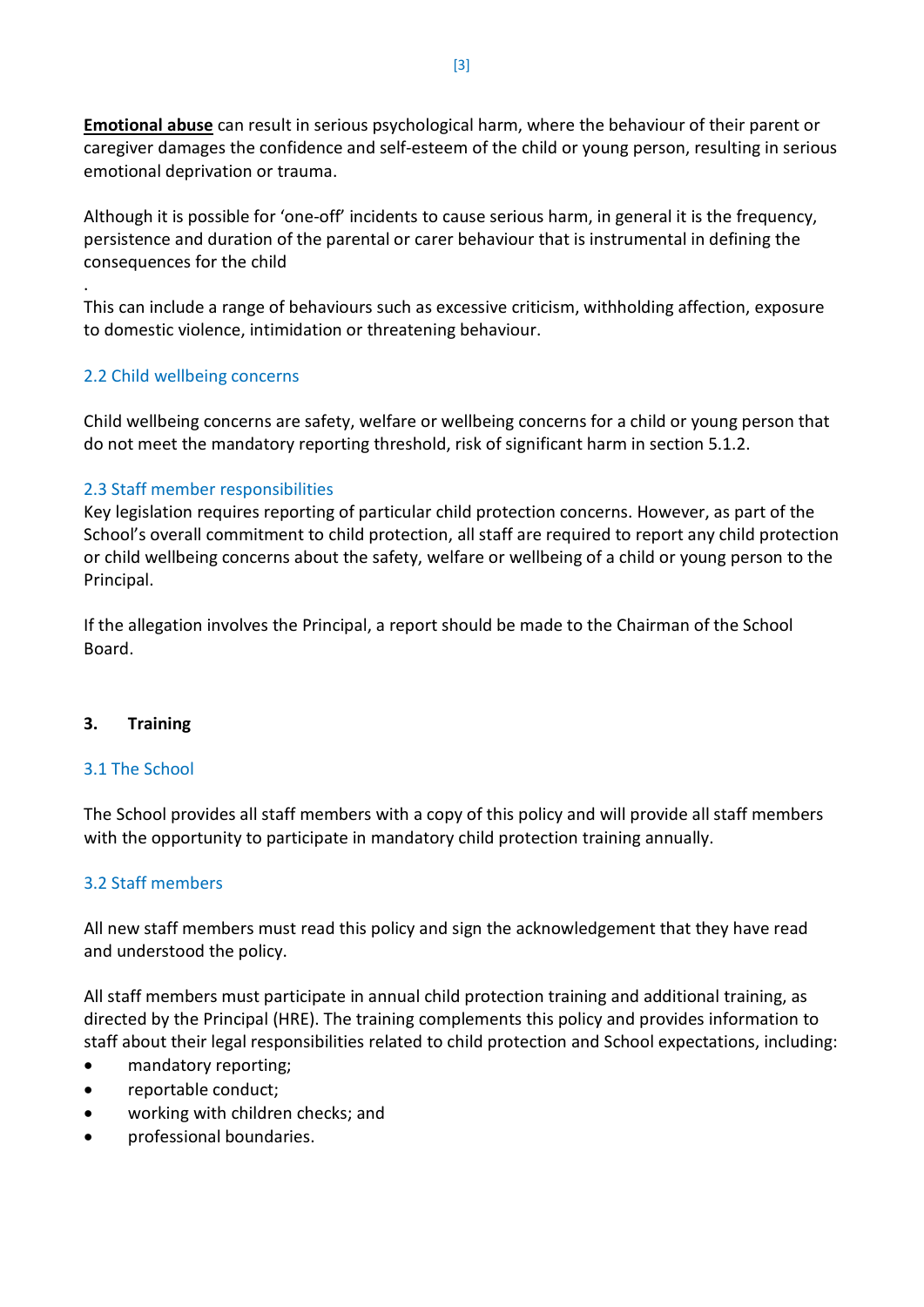## **4. Working with children**

The WWC Act protects children by requiring a worker to have a WWCC clearance or current application to engage in child related work. Failure to do so may result in a fine or imprisonment.

The Office of the Children's Guardian (OCG) is responsible for determining applications for a WWCC clearance. It involves a national criminal history check and review of reported workplace misconduct findings. The result is either to:

- grant a WWCC clearance (generally valid for 5 years); or
- refuse a WWCC clearance (further applications cannot be made for 5 years).

In addition, the OGC may impose an interim bar on engaging in child related work for both applicants and WWCC clearance holders.

WWCC clearance holders are subject to ongoing monitoring by the OCG.

## 4.1 Responsibilities for working with children checks

## **4.1.1 Staff members**

Staff members who engage in child-related work and eligible volunteers (including those volunteers working at overnight camps) are required to:

- hold and maintain a valid WWCC clearance;
- not engage in child-related work at any time that they are subjected to an interim bar or a bar;
- report to the Principal if they are no longer eligible for a WWCC clearance, the status of their WWCC clearance changes or are notified by the OCG that they are subjected to a risk assessment; and
- notify the OCG of any change to their personal details within 3 months of the change occurring. Failure to do so may result in a fine.

It is an offence for an employee to engage in child-related work when they do not hold a WWCC clearance or if they are subject to a bar.

All volunteers are required to:

- be aware and follow the expectations of conduct expressed in the School Staff Code of Conduct.
- be issued with their own copy of the Child Protection Policy and sign the Acknowledgement and return it to the Establishment Manager
- sign the appropriate documentation as determined by School policy and legislative bodies.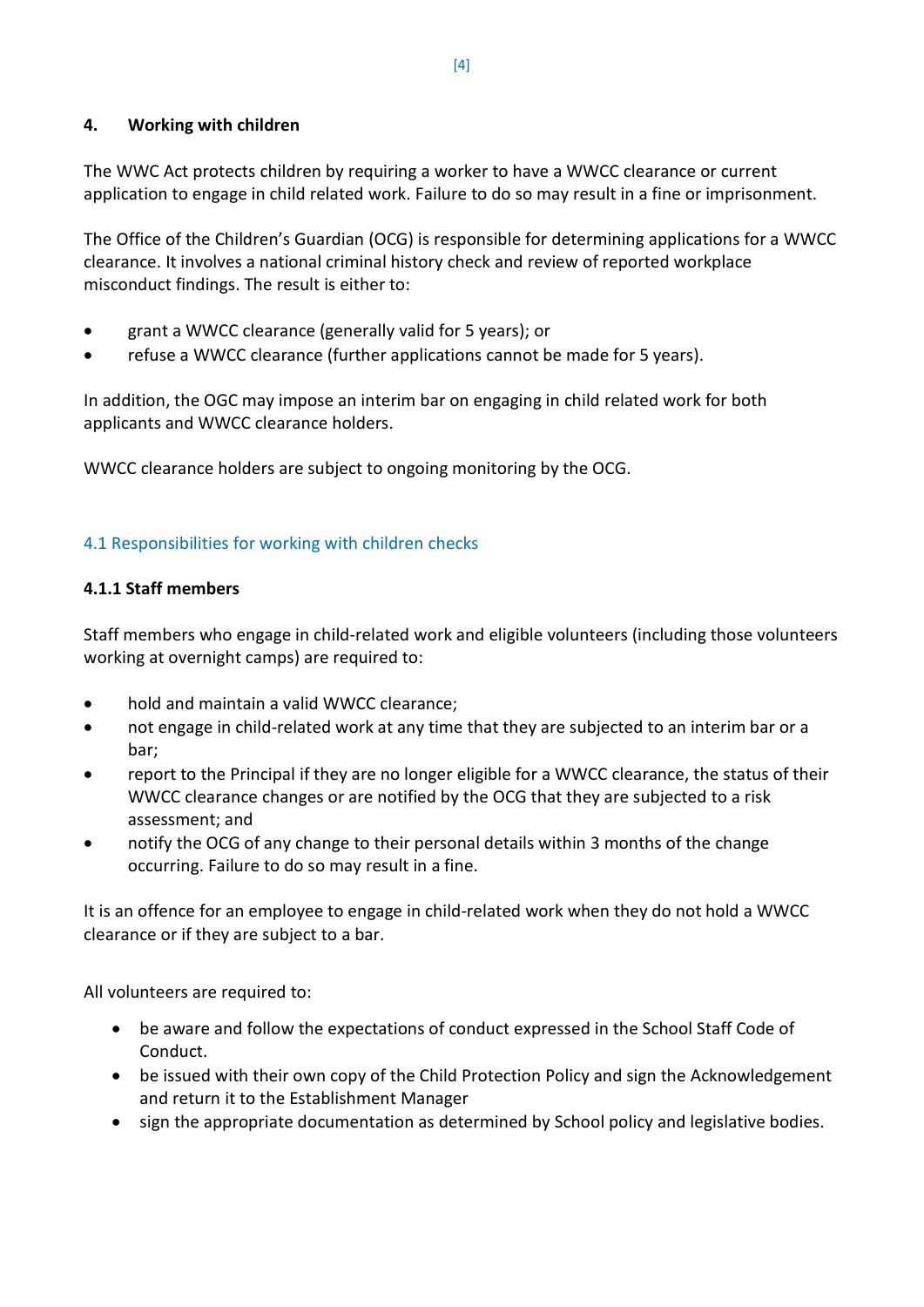## **4.1.2 The School**

The Establishment Manager has the responsibility for ensuring that a WWCC clearance is obtained PRIOR to engaging either a new Staff Member or Volunteer.

The Establishment Manager is to report any issues regarding WWCC clearance to the Principal (HRE) with info to Office Manager.

When an application to join staff or work as a volunteer is received, the Establishment Manager requests evidence of their WWCC clearance. If they do not have a WWCC clearance, the applicant is requested to obtain one and notified that their application will be held until it is received. Once the WWCC clearance is presented to the Establishment Manager, the application is then processed.

The School is required to:

- verify online and record the status of each child-related worker's WWCC clearance;
- only employ or engage child-related workers or eligible volunteers who have a valid WWCC clearance; and
- advise the OCG of the findings they have made after completing a reportable conduct investigation, including whether they have made a finding of reportable conduct. A finding of reportable conduct in relation to sexual misconduct, a sexual offence or a serious physical assault must be referred to the OCG's Working with Children Check Directorate (WWCC Directorate). It is an offence for an employer to knowingly engage a child-related worker who does not hold a WWCC clearance or who has a bar.

The Establishment Manager maintains a WWCC Register that details the WWCC clearance of all staff and includes each WWCC number and expiry date. The Register is reviewed regularly and where any staff/volunteer's clearance is due for expiry, the Establishment Manager follows up to ensure that the clearance is renewed in a timely manner.

Whilst it is the responsibility of each staff member to ensure that their WWCC clearance is up-todate, it is the Establishment Manager holds the ultimate responsibility to ensure that every staff member on school property has WWCC clearance.

In the event that a WWCC clearance has not be renewed before expiry, the staff member/volunteer will not be permitted to work on school property until the clearance has been received.

## 4.2 Working with children check clearance

A WWCC clearance is authorisation under the WWC Act for a person to engage in child-related work.

## **4.2.1 Child-related work**

Child-related work involves direct contact by the worker with a child or children and that contact is a usual part of and more than incidental to the work. Child related work includes, but is not limited to work in the following sectors: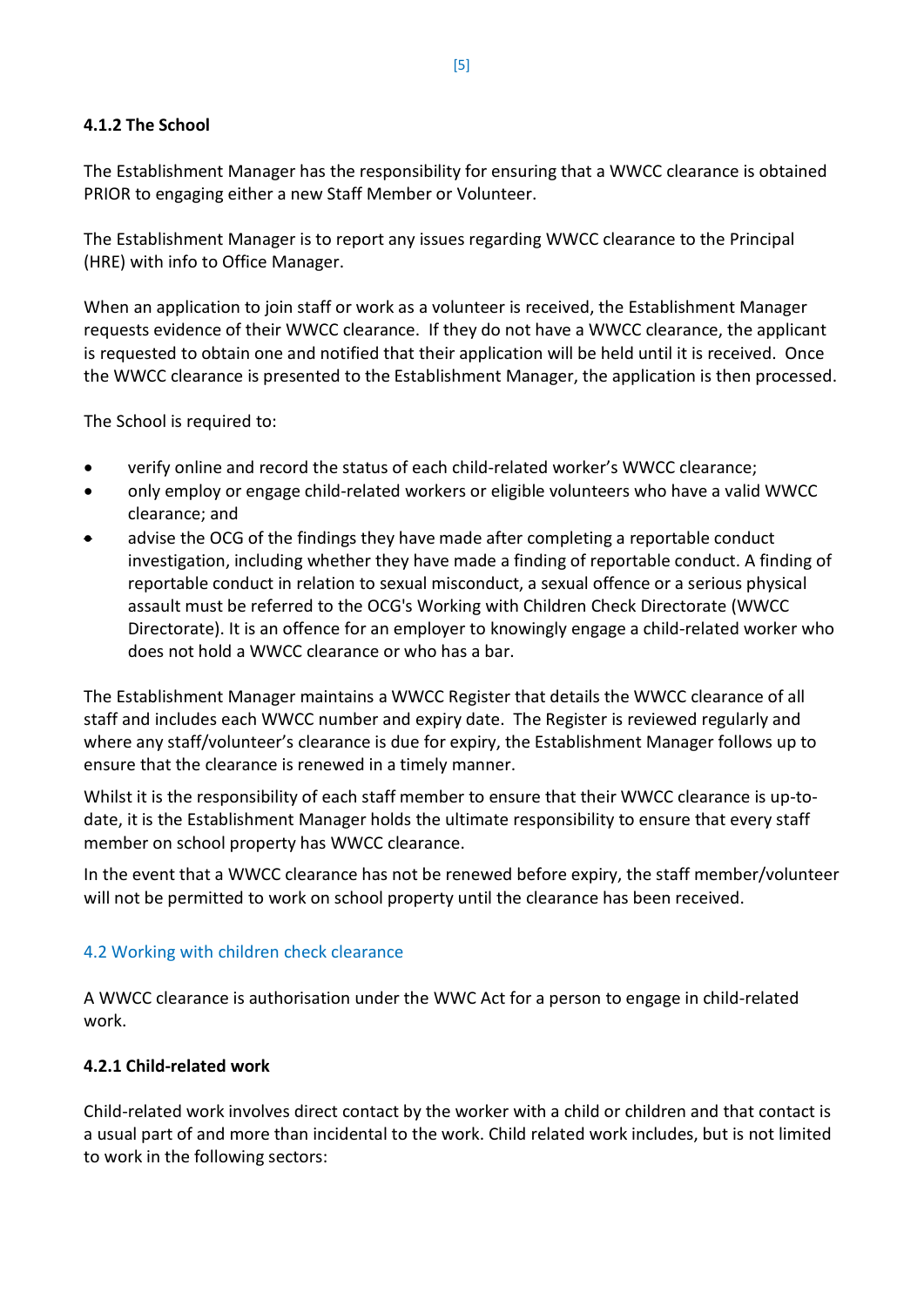- early education and child-care including education and care service, child-care centres and other child care;
- Schools and other educational institutions and private coaching or tuition of children;
- religious services;
- residential services including boarding schools, homestays more than three weeks, residential services and overnight camps;
- transport services for children including school bus services, taxi services for children with disability and supervision of school road crossings; and
- counselling, mentoring or distance education not involving direct contact.

Any queries about whether roles/duties engage in child-related work should be directed to the Principal (HRE).

## **4.2.2 Application/Renewal**

An application or renewal can be made through Service NSW or its replacement agency. The process for applying for and renewing a WWCC clearance with the OCG involves a national police check and a review of findings of misconduct. If the OCG grants or renews a WWCC clearance, the holder will be issued with a number which is to be provided to the School to verify the status of a staff member's WWCC clearance.

## **4.2.3 Refusal/Cancellation**

The OCG can refuse to grant a WWCC clearance or cancel a WWCC clearance. The person is then restricted from engaging in child-related work and not able to apply for another clearance for five years. Employers are notified by the OGC and instructed to remove such persons from child-related work.

## **4.2.4 Interim bar**

The OCG may issue an interim bar, for up to 12 months, to high-risk individuals to prevent them from engaging in child-related work while a risk assessment is conducted. If an interim bar remains in place for six months or longer, it may be appealed to the Administrative Decisions Tribunal.

Not everyone who is subject to a risk assessment will receive an interim bar; only those representing a serious and immediate risk to children.

## **4.2.5 Disqualified person**

A disqualified person is a person who has been convicted, or against whom proceedings have been commenced for a disqualifying offence outlined in Schedule 2 of WWC Act. A disqualified person cannot be granted a WWCC clearance and is therefore restricted from engaging in child related work.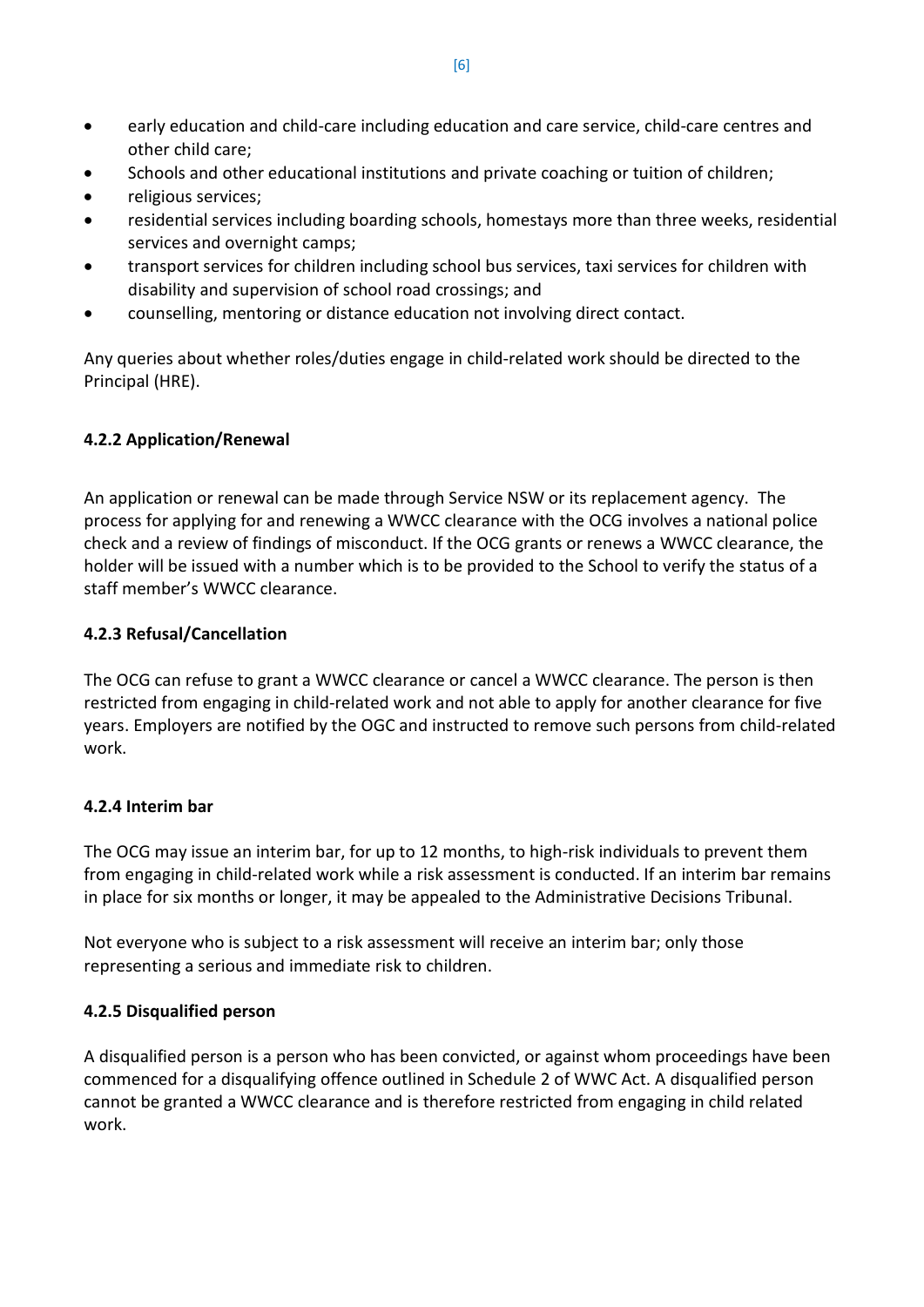## 4.3 Ongoing monitoring

The OCG will continue to monitor criminal records and professional conduct findings of all WWCC clearance holders through a risk assessment process.

## **4.3.1 Risk assessments**

A risk assessment is an evaluation of an individual's suitability for child-related work.

The OCG will conduct a risk assessment on a person's suitability to work with children when a new record is received which triggers a risk assessment. This may include an offence under Schedule 1, pattern of behaviour or offences involving violence or sexual misconduct representing a risk to children and findings of misconduct involving children.

## 4.4 Process for reporting to OCG

## **4.4.1 The School**

Independent Schools are defined as a reporting body by the WWC Act.

The School is required to advise the OCG of the findings they have made after completing a reportable conduct investigation, including whether they have made a finding of reportable conduct. A finding of reportable conduct in relation to sexual misconduct, a sexual offence or a serious physical assault, must be referred to the OCG's WWCC Directorate. Information must also be referred internally to the OCG's WWCC Directorate if it meets the threshold for consideration of an interim WWCC bar, as per Section 17 of the WWC Act, pending a formal risk assessment.

The School may also be obliged to report, amend or provide additional information to the OCG as outlined in the WWC Act and the Children's Guardian Act.

## **4.4.2 Finding of misconduct involving children**

The School will report any finding of reportable conduct to the OCG.

When informing an employee of a finding of reportable conduct against them, the School should alert them to the consequent report to the WWCC Directorate in relation to sustained findings of sexual misconduct, a sexual offence or a serious physical assault.

The WWC Act enables a person who has a sustained finding referred to the OCG to request access to the records held by the School in relation to the finding of misconduct involving children, once final findings are made. The entitlements of a person to request access to information in terms of section 46 of the WWC Act is enlivened when a finding of misconduct involving children has been made.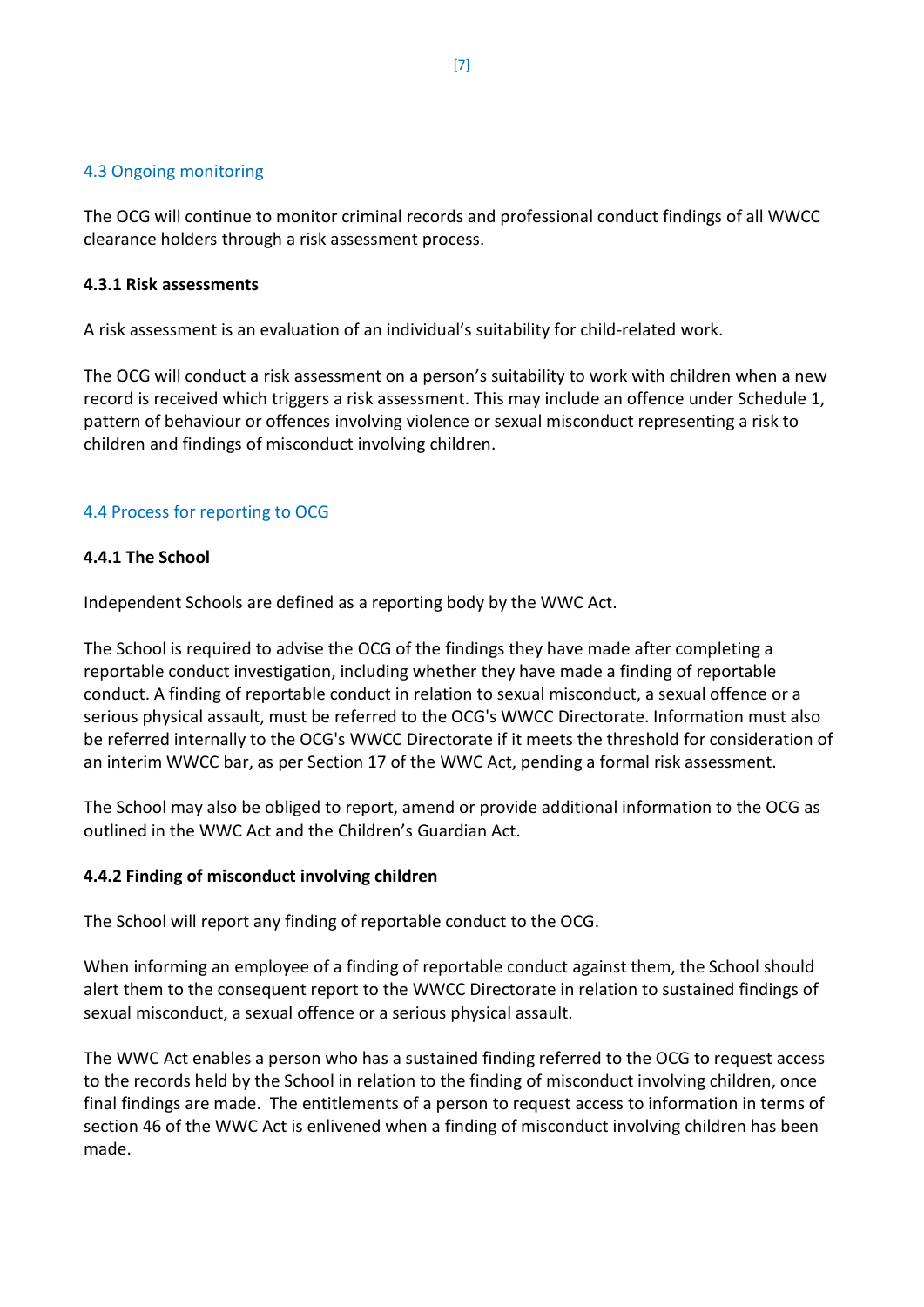## **4.4.3 Other information**

The School may also be required to provide information to the OGC that is relevant to an assessment of whether a person poses a risk to the safety of children or the OCG's monitoring functions.

## **5. Mandatory reporting**

The Care and Protection Act provides for mandatory reporting of children at risk of significant harm. A child is a person under the age of 16 years and a young person is aged 16 years or above but who is under the age of 18, for the purposes of the Care and Protection Act.

Under the Care and Protection Act, mandatory reporting applies to persons who:

- in the course of their employment, deliver services including health care; welfare, education, children's services and residential services, to children; or
- hold a management position in an organisation, the duties of which include direct responsibility for, or direct supervision of, the provision of services including health care, welfare, education, children's services and residential services, to children.

All teachers are mandatory reporters, as are all Athena staff members. Any queries about whether staff members are mandatory reporters should be directed to the Principal (HRE).

## 5.1 Reports to Communities and Justice

A mandatory reporter must, where they have reasonable grounds to suspect that a child (under 16 years of age) is at risk of significant harm, report to the Department of Communities and Justice (DCJ) as soon as practicable. The report must include the name, or a description, of the child and the grounds for suspecting that the child is at risk of significant harm.

In addition, the School may choose to make a report to the DCJ where there are reasonable grounds to suspect a young person (16 or 17 years of age) is at risk of significant harm and there are current concerns about the safety, welfare and well-being of the young person.

In the independent school sector, a mandatory reporter will meet their obligation if they report to the Principal in the School. This centralised reporting model ensures that a person in the School has all of the information that may be relevant to the circumstances of the child at risk of significant harm and addresses the risk of the School not being aware of individual incidences that amount to cumulative harm.

## **5.1.1 Reasonable grounds**

'Reasonable grounds' refers to the need to have an objective basis for suspecting that a child or young person may be at risk of significant harm, based on:

- first-hand observations of the child, young person or family;
- what the child, young person, parent or another person has disclosed;
- what can reasonably be inferred based on professional training and / or experience.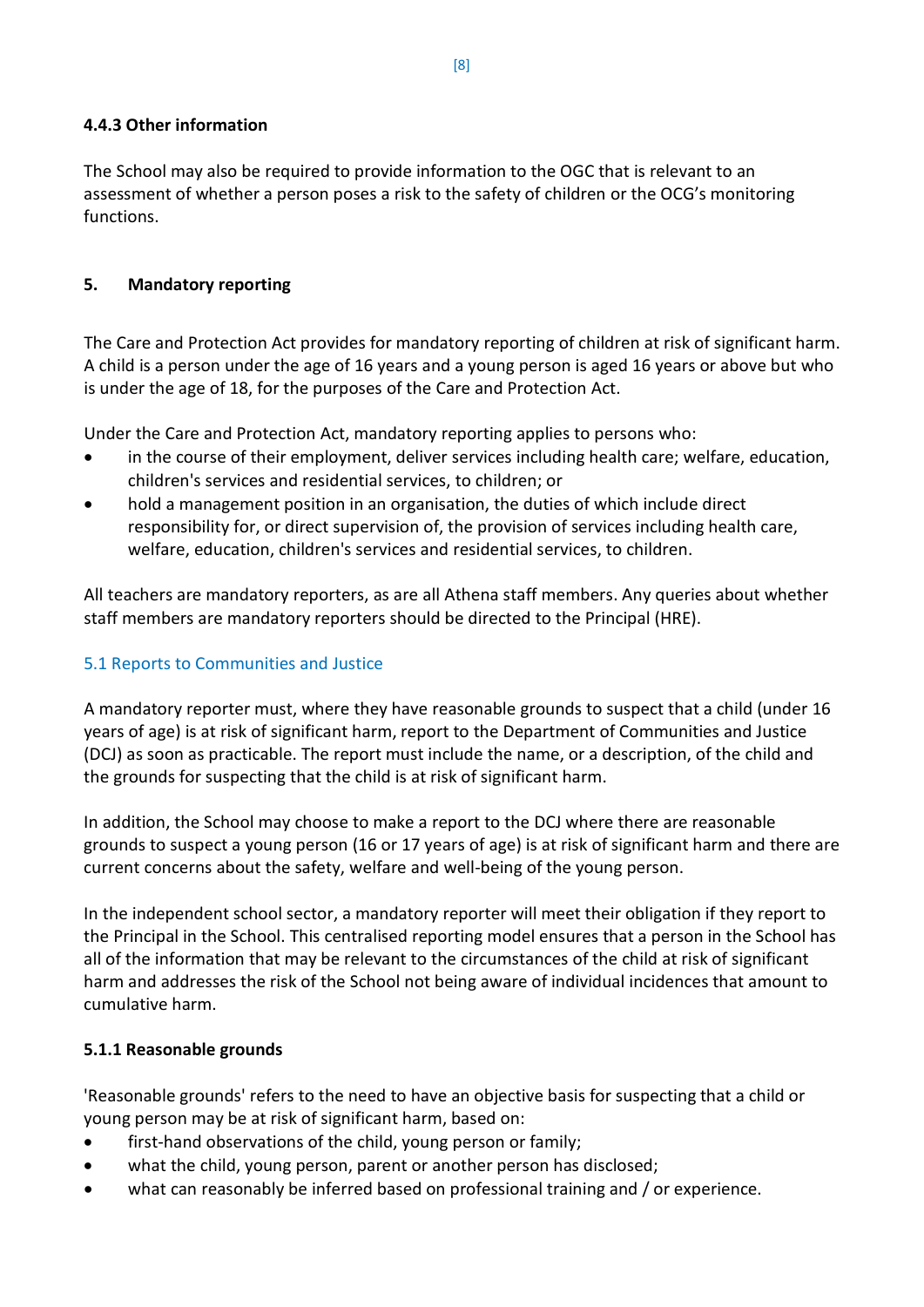'Reasonable grounds' does not mean a person is required to confirm their suspicions or have clear proof before making a report.

## **5.1.2 Significant harm**

A child or young person is 'at risk of significant harm' if current concerns exist for the safety, welfare or well-being of the child or young person because of the presence, to a significant extent, of any one or more of the following circumstances:

- the child's or young person's basic physical or psychological needs are not being met or are at risk of not being met;
- the parents or other caregivers have not arranged and are unable or unwilling to arrange for the child or young person to receive necessary medical care;
- in the case of a child or young person who is required to attend school in accordance with the Education Act 1990, the parents or other caregivers have not arranged and are unable or unwilling to arrange for the child or young person to receive an education in accordance with that Act;
- the child or young person has been, or is at risk of being, physically or sexually abused or illtreated;
- the child or young person is living in a household where there have been incidents of domestic violence and as a consequence, the child or young person is at risk of serious physical or psychological harm,
- a parent or other caregiver has behaved in such a way towards the child or young person, that the child or young person has suffered or is at risk of suffering serious psychological harm;
- the child was the subject of a pre-natal report under section 25 of the Care and Protection Act and the birth mother of the child did not engage successfully with support services to eliminate, or minimise to the lowest level reasonably practical, the risk factors that gave rise to the report.

What is meant by 'significant' in the phrase 'to a significant extent', is that which is sufficiently serious to warrant a response by a statutory authority irrespective of a family's consent.

What is significant, is not minor or trivial and may reasonably be expected to produce a substantial and demonstrably adverse impact on the child or young person's safety, welfare or well-being.

The significance can result from a single act or omission or an accumulation of these.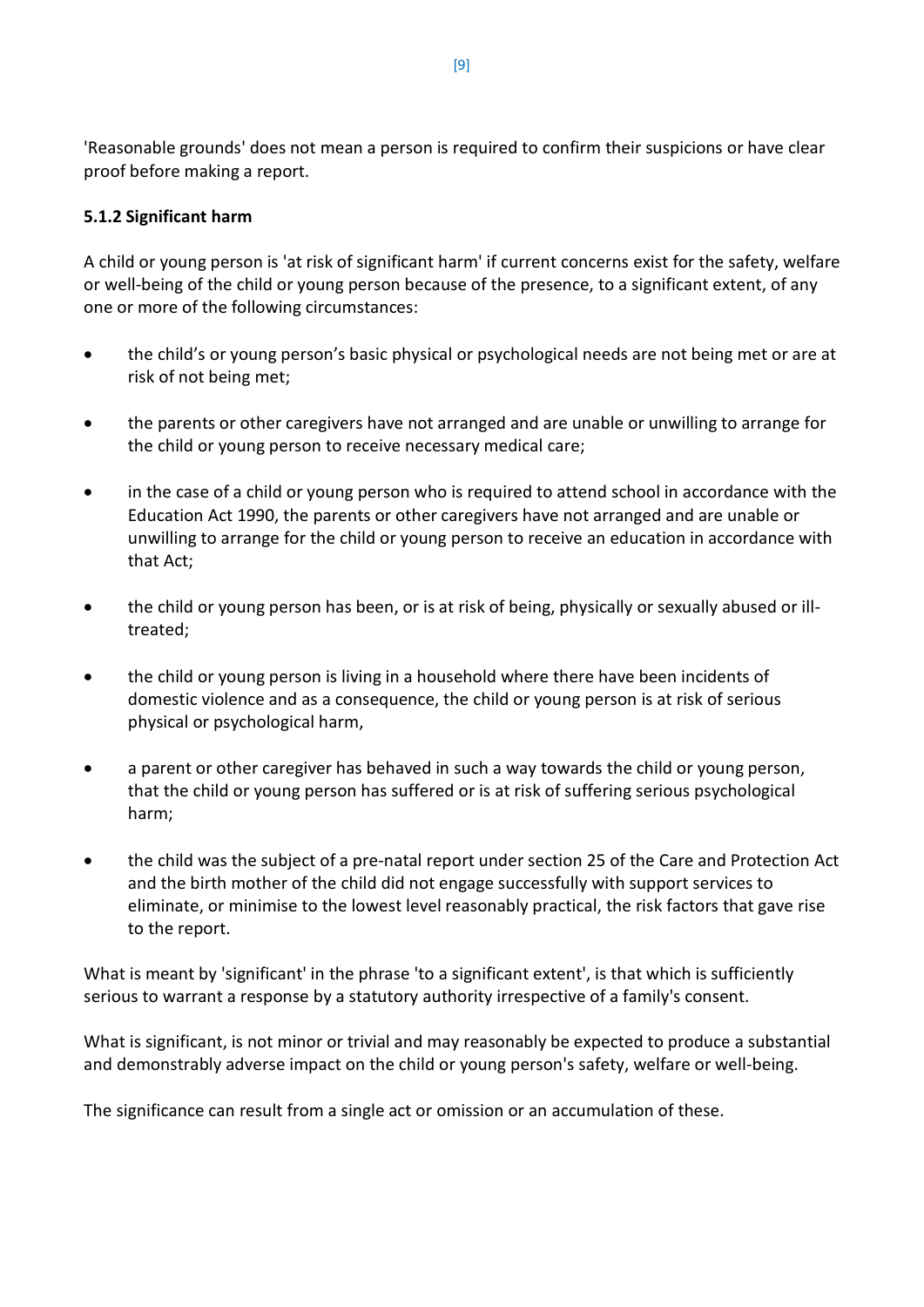## 5.2 Handling Parent/Community complaints/allegations of staff misconduct

The School will manage any complaints or allegations received with regards to staff misconduct or reportable conduct received from parents or other members of the school's community in accordance with the school's Child Protection Policy and Complaints and Grievances Policy and Procedures.

## 5.3 Process for mandatory reporting

## **5.3.1 Staff members**

Staff members must raise concerns about a child or young person who may be at risk of significant harm with the Principal (HRE) as soon as possible to discuss whether the matter meets the threshold of 'risk of significant harm' and the steps required to report the matter.

However, if there is an immediate danger to the child or young person and the Principal or next most senior member of staff is not contactable, staff members should contact the Police and/or the Child Protection Helpline (13 21 11) directly and then advise the Principal or next most senior member of staff at the School as soon as possible.

Staff members are not required to and must not, undertake any investigation of the matter. Staff members are not permitted to inform the parents or caregivers that a report to the DCJ has been made.

Staff members are required to deal with the matter confidentially and only disclose it to the persons referred to above or as required to comply with mandatory reporting obligations. Failure to maintain confidentiality will not only be a breach of this policy, but could incite potential civil proceedings for defamation.

## **5.3.2 The School**

In general, the Principal (HRE) will report these matters to the DCJ and where necessary, the Police**.**  This is supported by the DCJ in accordance with best practice principles.

## 5.4 Process for reporting concerns about students

## **5.4.1 Staff members**

The Care and Protection Act outlines a mandatory reporter's obligation to report to the DCJ concerns about risk of significant harm. However, to ensure centralised reporting, all staff members are required to report any concern regarding the safety, welfare and wellbeing of a student to the Principal (HRE). Staff members who are unsure as to whether a matter meets the threshold of 'risk of significant harm', should report their concern to the Principal regardless.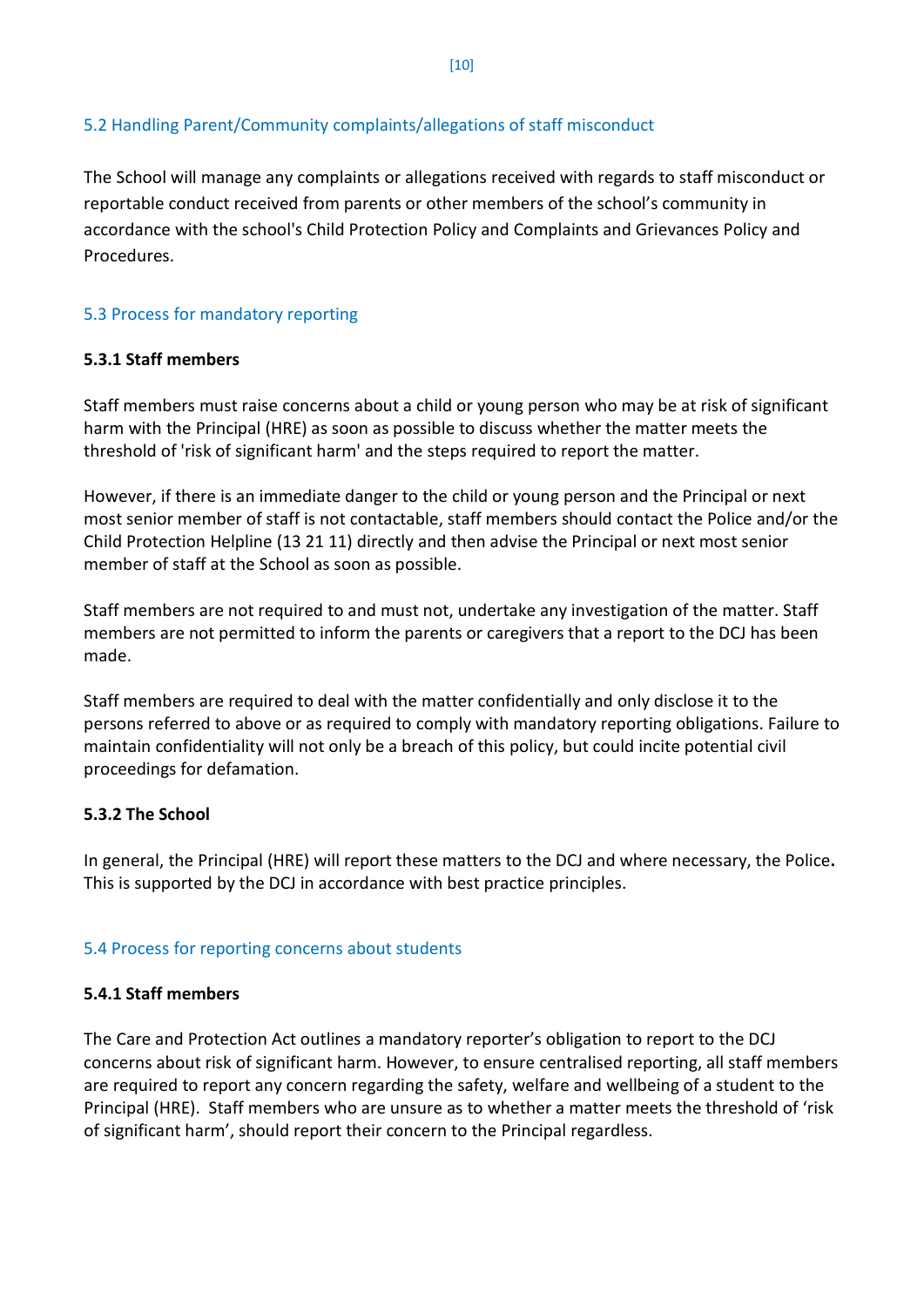Staff members are required to deal with all reports regarding the safety, welfare or wellbeing of a student confidentially and only disclose it to the Principal and any other person the Principal nominates.

## **6. Reportable conduct**

Section 29 of the Children's Guardian Act 2019 requires the Heads of Entities, including nongovernment schools in New South Wales, to notify the OCG of all allegations of reportable conduct and convictions involving an 'employee' and the outcome of the School's investigation of these allegations. Under the Children's Guardian Act 2019, allegations of child abuse only fall within the reportable conduct jurisdiction if the involved individual is an employee of the relevant entity at the time when the allegation becomes known by the Head of Relevant Entity. Reportable Conduct:

- involves a child (a person under the age of 18 years) at the time of the alleged incident; and
- involves certain defined conduct as described in the Act (see below).

The OCG:

- must keep under scrutiny the systems for preventing reportable conduct by employees of non-government schools and the handling of, or response to, reportable allegations (including allegations which are exempt from notification) or convictions;
- must receive and assess notifications from non-government schools concerning reportable conduct or reportable convictions;
- is required to oversee or monitor the conduct of investigations by non-government schools into allegations of reportable conduct or reportable convictions;
- must determine whether an investigation that has been monitored has been conducted properly and whether appropriate action has been taken as a result of the investigation;
- may directly investigate an allegation of reportable conduct or reportable conviction against an employee of a non-government school, or the handling of or response to such a matter (eg arising out of complaints by the person who is the subject of an allegation); and
- may investigate the way in which a relevant entity has dealt with, or is dealing with, a report, complaint or notification, if the OCG considers it appropriate to do so.

## 6.1 Reportable conduct

Under the Children's Guardian Act 2019, *reportable conduct* is defined as:

- a sexual offence;
- sexual misconduct;
- an assault against a child;
- ill-treatment of a child;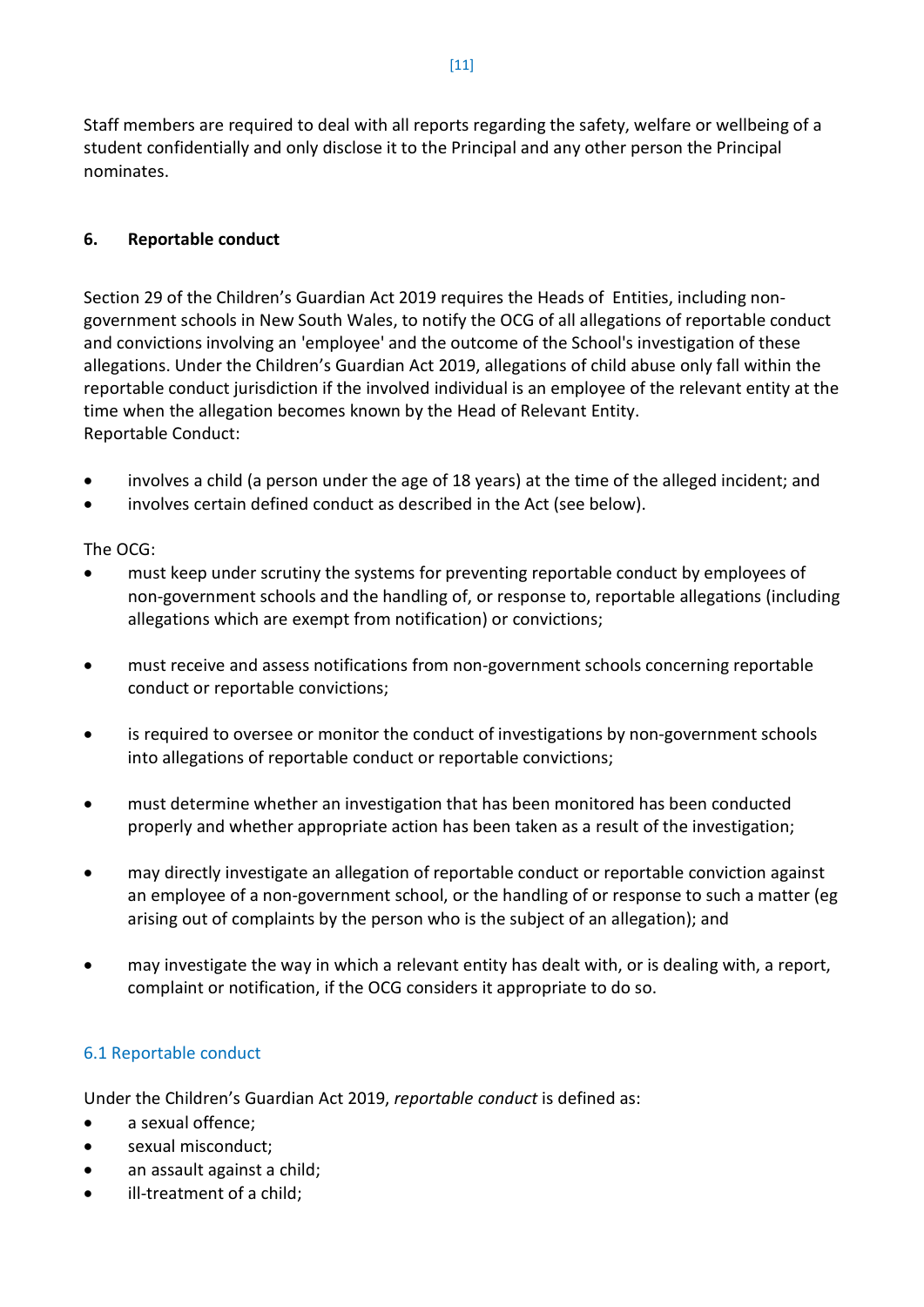- neglect of a child;
- an offence under section 43B (failure to protect) or section 316A (failure to report) of the Crimes Act 1900; and
- behaviour that causes significant emotional or psychological harm to a child.

Reportable conduct does not extend to:

- conduct that is reasonable for the purposes of the discipline, management or care of children, having regard to the age, maturity, health or other characteristics of the children and to any relevant codes of conduct or professional standards; or
- the use of physical force that, in all the circumstances, is trivial or negligible and the circumstances in which it was used have been investigated and the result of the investigation has been recorded in accordance with appropriate procedures; or
- conduct of a class or kind exempted from being reportable conduct by the Children's Guardian Act under section 30.

## **6.1.1 Definitions**

The following definitions relate to *reportable conduct*:

- *Sexual offence*: an offence of a sexual nature under a law of the State, another State, a Territory, or the Commonwealth, committed against, with or in the presence of a child, such as:
	- sexual touching of a child;
	- a child grooming offence;
	- production, dissemination or possession of child abuse material.

Definitions of 'grooming', within child protection legislation, are complex. Under the Crimes Act, grooming or procuring a child under the age of 16 years for unlawful sexual activity is classed as a sexual offence. The Crimes Act (s73) also extends the age of consent to 18 years when a child is in a 'special care' relationship. Under Schedule 1(2) of the WWC Act, grooming is recognised as a form of sexual misconduct. The Children's Guardian Act 2019 and this Child Protection Policy reflect these definitions within the context of the Reportable Conduct Scheme (Division 2).

An alleged sexual offence does not have to be the subject of criminal investigation or charges for it to be catagorised as a reportable allegation of sexual offence.

- *Sexual misconduct*: conduct with, towards or in the presence of a child that is sexual in nature (but not a sexual offence). The Act provides the following (non-exhaustive) examples:
	- descriptions of sexual acts without a legitimate reason to provide the descriptions;
	- sexual comments, conversations or communications;
	- comments to a child that express a desire to act in a sexual manner towards the child, or another child.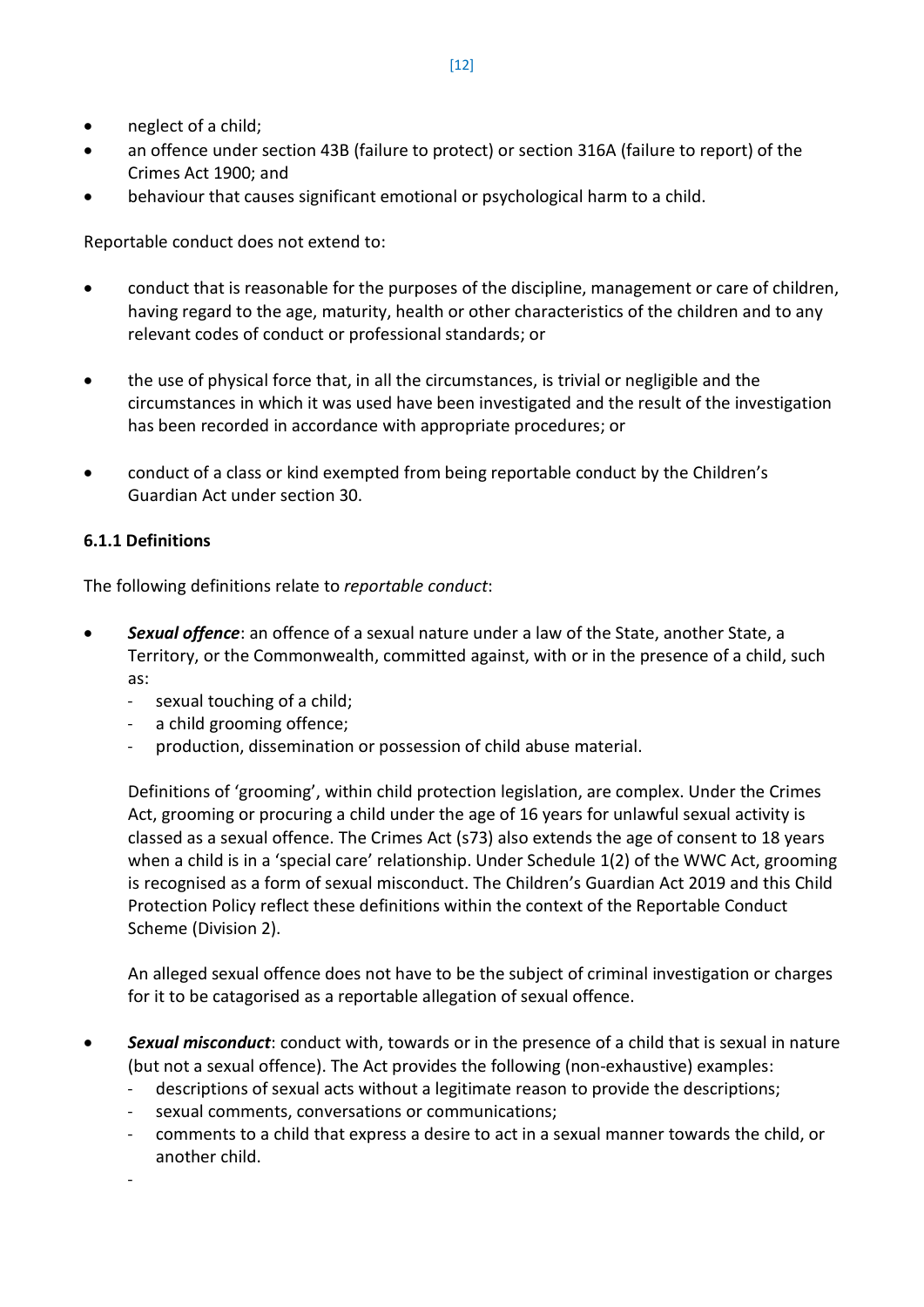Note – crossing professional boundaries comes within the scope of the scheme to the extent that the alleged conduct meets the definition of sexual misconduct. That is, the conduct with, towards or in the presence of a child that is sexual in nature (but is not a sexual offence).

- *Assault:* an assault can occur when a person intentionally or recklessly (ie. knows the assault is possible but ignores the risk):
	- applies physical force against a child without lawful justification or excuse such as hitting, striking, kicking, punching or dragging a child (actual physical force); or
	- causes a child to apprehend the immediate and unlawful use of physical force against them – such as threatening to physically harm a child through words and/or gestures regardless of whether the person actually intends to apply any force (apprehension of physical force)
	- *lll-treatment:* is defined as conduct towards a child that is:
		- unreasonable; and
		- seriously inappropriate, improper, inhumane or cruel.

Ill-treatment can include a range of conduct such as making excessive or degrading demands of a child; a pattern of hostile or degrading comments or behaviour towards a child; and using inappropriate forms of behaviour management towards a child.

• *Neglect:* defined as a significant failure to provide adequate and proper food, supervision, nursing, clothing, medical aid or lodging for a child that causes or is likely to cause harm - by a person who has care and/or has responsibility towards a child.

Neglect can be an ongoing situation of repeated failure by a caregiver to meet a child's physical or psychological needs, or a single significant incident where a caregiver fails to fulfill a duty or obligation, resulting in actual harm to a child where there is the potential for significant harm to a child. Examples of neglect include failing to protect a child from abuse and exposing a child to a harmful environment.

• Behaviour that causes significant *emotional or psychological harm* to a child is conduct that is intentional or reckless (without reasonable excuse), obviously or very clearly unreasonable and which results in significant emotional harm or trauma to a child.

For a reportable allegation involving psychological harm, the following elements must be present:

- An obviously or very clearly unreasonable or serious act or series of acts that the employees knew or ought to have known was unacceptable, and
- Evidence of psychological harm to the child that is more than transient, including displaying patterns of 'out of character behaviour', regression in behaviour, distress, anxiety, physical symptoms or self-harm, and
- An alleged causal link between the employee's conduct and the significant emotional or psychological harm to the child.
- *Reportable allegation* is an allegation that an employee has engaged in conduct that may be reportable conduct.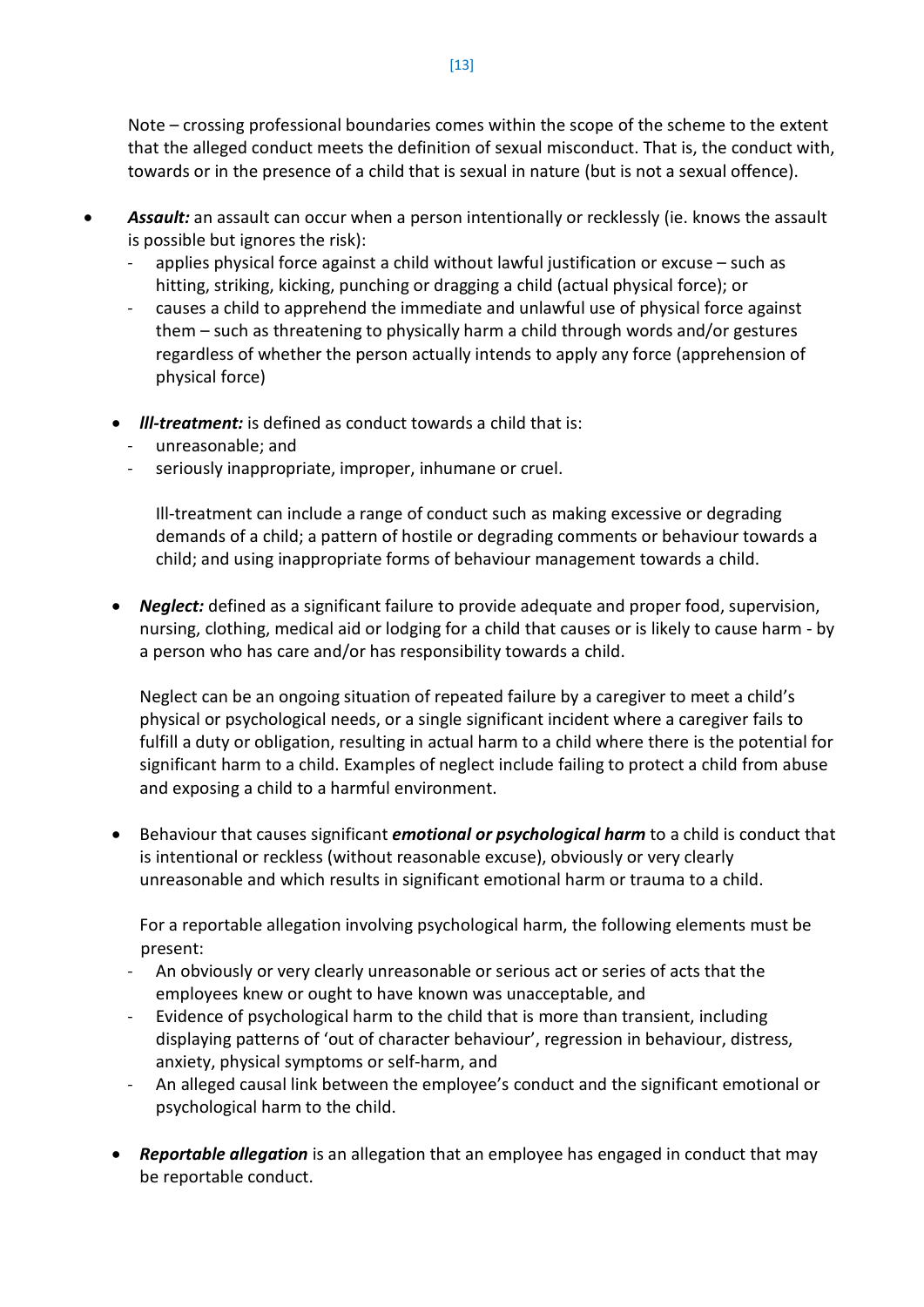- *Reportable conviction* means a conviction (including a finding of guilt without the court proceeding to a conviction), in NSW or elsewhere, of an offence involving reportable conduct.
- *Employee* of an entity includes:
	- an individual employed by, or in, the entity
	- a volunteer providing services to children
	- a contractor engaged directly by the entity (or by a third party) where the contractor holds, or is required to hold, a WWCC clearance for the purposes of their work with an entity; and
	- a person engaged by a religious body where that person holds, or is required to hold, a WWCC clearance for the purposes of their work with the religious body.
- *ESOA* (Employee Subject of the Allegation).

## 6.2 Process for reporting of reportable conduct allegations or convictions

## **6.2.1 Staff members**

Any concerns about any other employee engaging in conduct that is considered inappropriate, or reportable conduct, or any allegation of inappropriate or reportable conduct made to the employee or about the employee themselves must be reported to the Principal. Where it is uncertain if the conduct is reportable conduct but is considered inappropriate behaviour this must also be reported.

Staff members must also report to the Principal when they become aware that an employee has been charged with or convicted of an offence (including a finding of guilt without the court proceeding to a conviction) involving reportable conduct. This includes information relating to the employee themselves.

If the allegation involves the Principal, the staff member must report to the Chairman of the School Board**.** 

## **6.2.2 Parents, carers and community members**

Parents, carer and community members are encouraged to report any conduct that is in their view inappropriate, reportable or criminal conduct to the Principal or their delegate. All such reports will be dealt with in accordance with the School's complaint handling procedures.

## **6.2.3 The School**

The Principal, as the Head of Relevant Entity under the Children's Guardian Act 2019, must:

• Ensure specified systems are in place for preventing, detecting and responding to reportable allegations or convictions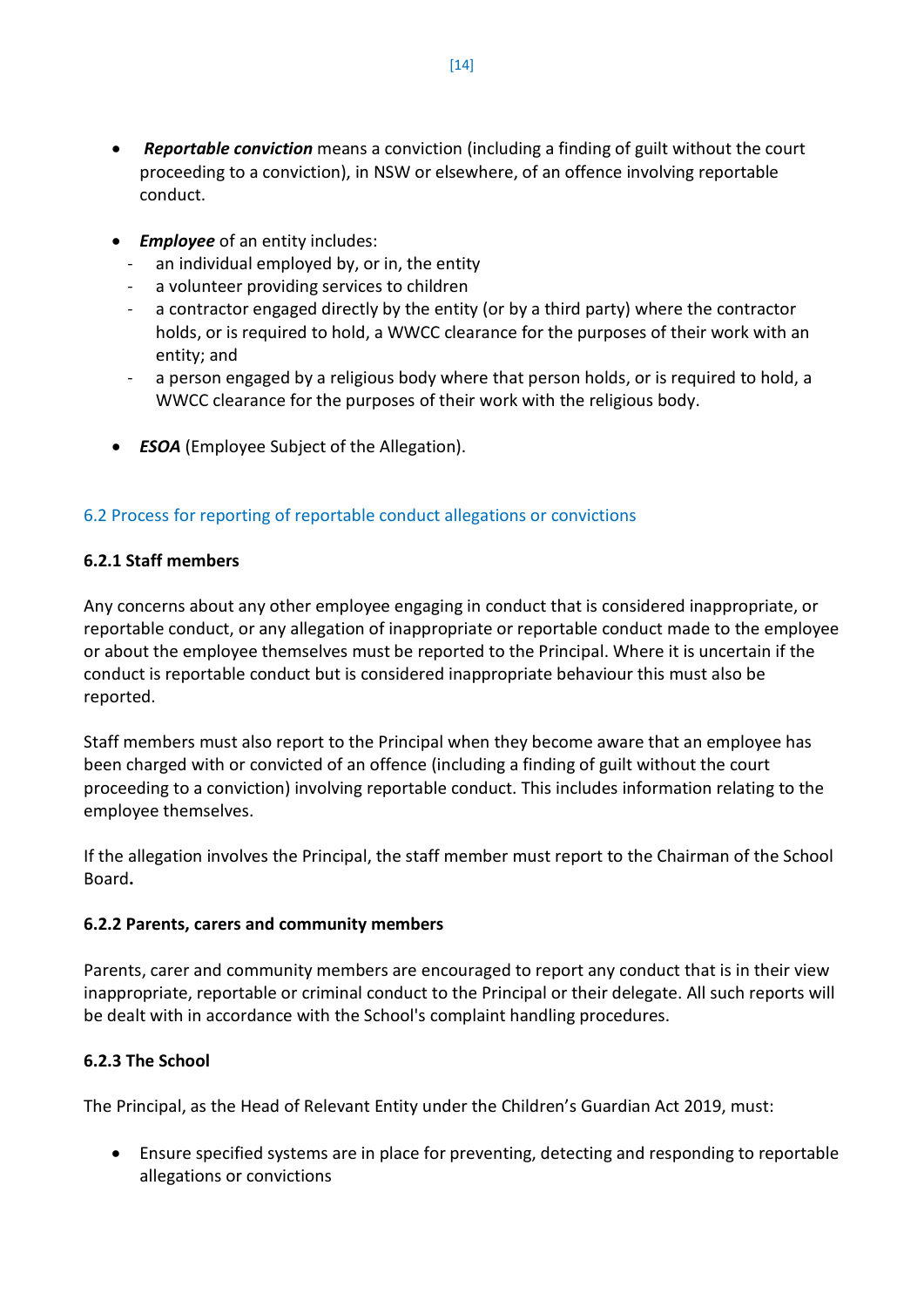• Submit a 7-day notification form to the OCG within 7 business days of becoming aware of a reportable allegation or conviction against an employee of the entity (unless the Head of the Entity has a reasonable excuse),

The notification should include the following information:

- (a) that a report has been received in relation to an employee of the School, and
- (b) the type of reportable conduct, and
- (c) the name of the employee, and
- (d) the name and contact details of School and the Head of Relevant Entity, and
- (e) for a reportable allegation, whether it has been reported to Police, and

(f) if a report has been made to the Child Protection Helpline, that a report has been made, and

- (g) the nature of the relevant entity's initial risk assessment and risk management action,
- The notice must also include the following, if known to the Head of Relevant Entity:
	- (a) details of the reportable allegation or conviction considered to be a reportable conviction,
	- (b) the date of birth and working with children number, if any, of the employee the subject of the report,
	- (c) the police report reference number (if Police were notified),
	- (d) the report reference number if reported to the Child Protection Helpline,
	- (e) the names of other relevant entities that employ or engage the employee, whether or not directly, to provide a service to children, including as a volunteer or contractor.
- Maximum penalty for failure to notify within 7 business days —10 penalty units.

## 6.3 Process for investigating an allegation of reportable conduct

The Principal is responsible for ensuring that the following steps are taken to investigate an allegation of reportable conduct.

## **6.3.1 Initial steps**

Once an allegation of reportable conduct against an employee is received, the Principal is required to:

- determine whether it is an allegation of reportable conduct;
- assess whether the DCJ or the Police need to be notified (i.e. if reasonable grounds to suspect that a child is at risk of significant harm or a potential criminal offence). If they have been notified, seek clearance from these statutory agencies prior to the School proceeding with the reportable conduct investigation;
- notify the child's parents (unless to do so would be likely to compromise the investigation or any investigation by the DCJ or Police);
- notify the OCG within 7 business days of receiving the allegation;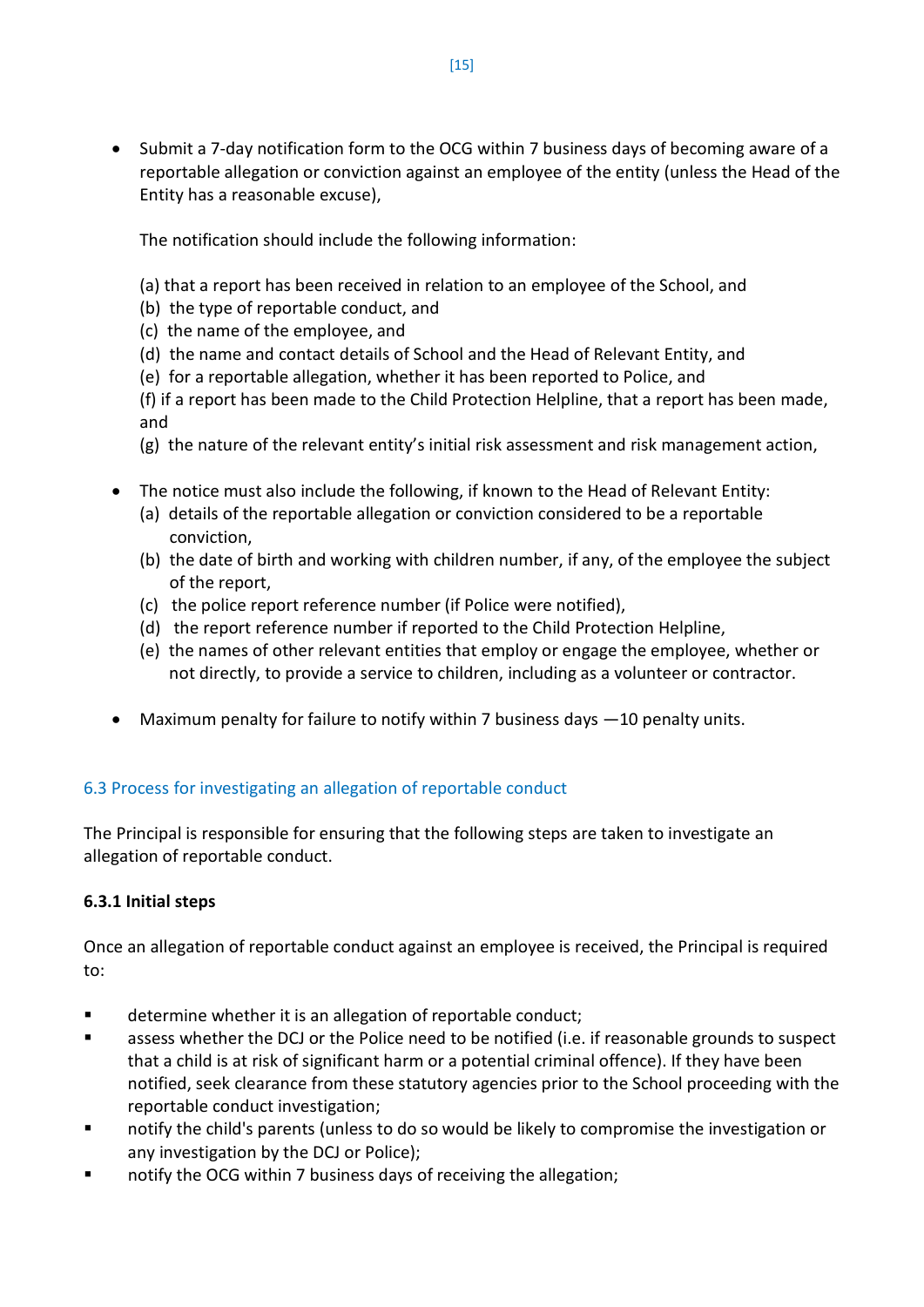- carry out a risk assessment and take action to reduce/remove risk, where appropriate; and
- provide an initial letter to the ESOA advising that an allegation of reportable conduct has been made against them and the School's responsibility to investigate this matter under Section 34 of the Children's Guardian Act 2019; and
- investigate the allegation or appoint someone to investigate the allegation.

## **6.3.2 Investigation principles**

During the investigation of a reportable conduct allegation the School will:

- follow the principles of procedural fairness;
- **EXECT** inform ESOA of the substance of any allegations made against them, at the appropriate time in the investigation, and provide them with a reasonable opportunity to respond to the allegations;
- make reasonable enquiries or investigations before making a decision;
- **avoid conflicts of interest;**
- **EXEDENT** conduct the investigation without unjustifiable delay;
- handle the matter as confidentially as possible; and
- provide appropriate support for all parties including the child/children, witnesses and the ESOA.

## **6.3.3 Investigation steps**

In an investigation the Principal or appointed investigator will generally:

- **EXECT** interview relevant witnesses and gather relevant documentation;
- **Part EV and ST ESS** provide a letter of allegation to the ESOA;
- provide the ESOA with the opportunity to provide a response to the allegations either in writing or at Interview;
- consider relevant evidence and make a preliminary finding in accordance with the OCG guidelines;
- **EXECT** inform the ESOA of the preliminary finding in writing by the Head of Relevant Entity and provide them with a further opportunity to respond or make a further submission prior to the matter moving to final findings;
- **EXECONS** consider any response provided by the ESOA;
- **EXECUTE:** make a final finding in accordance with the OCG guidelines;
- **decide on the disciplinary action, if any, to be taken against the ESOA;**
- if it is completed, send the final report to the OCG within 30 days after having received the allegation, as per section 36 of the Children's Guardian Act 2019.
- should the final report be unfinished within 30 days, the Head of Relevant Entity must provide, at minimum, an interim report to the OCG within 30 days of having received the allegation, as per section 38 of the Children's Guardian Act 2019.

Submission of an interim report must include;

a reason for not providing the final report within 30 days and an estimated time frame for completion of the report.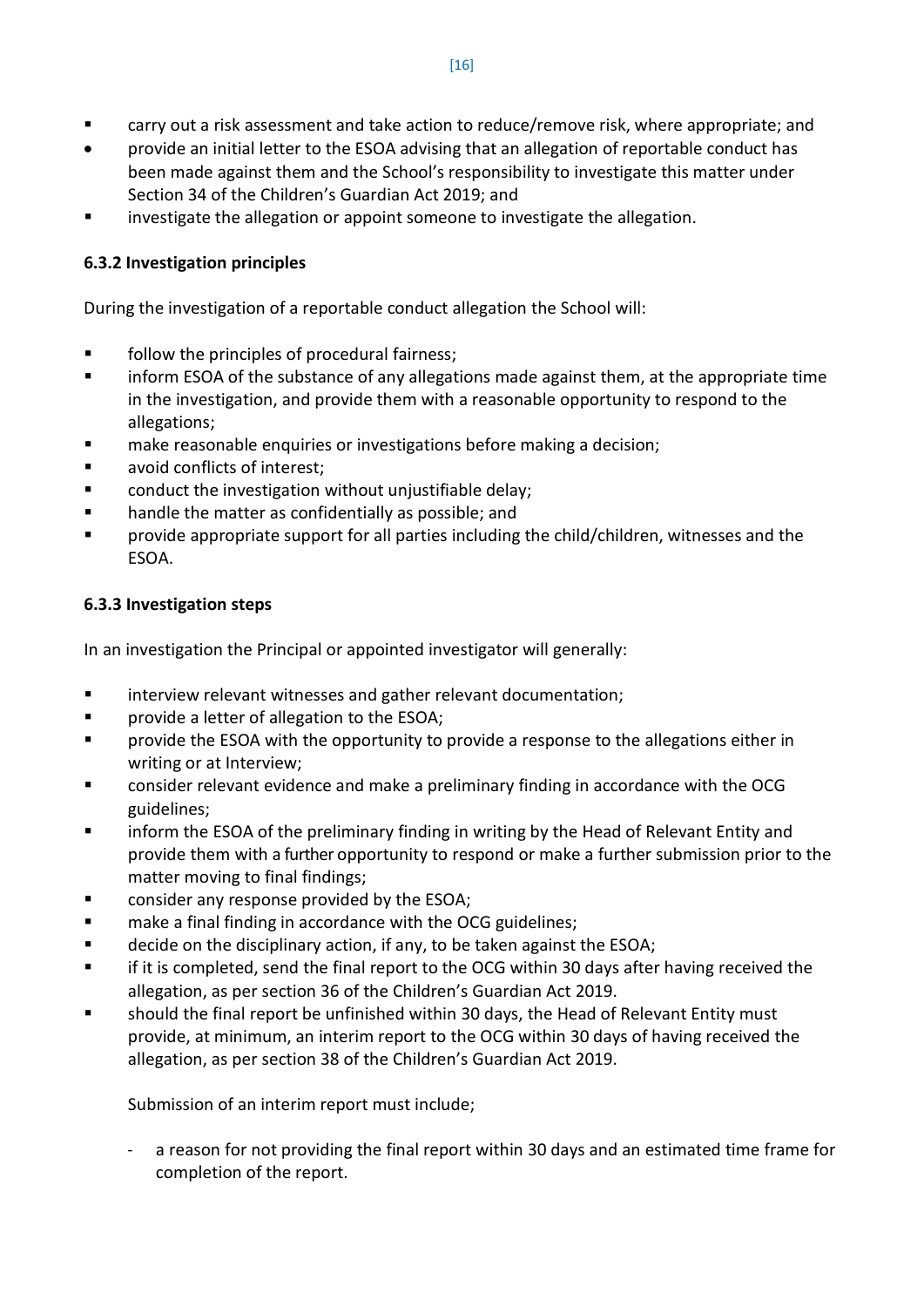- specific information, including (if known); the facts and circumstances of the reportable allegation; any known information about a reportable conviction; action taken since the OCG received a notification about the reportable allegation or reportable conviction; further action the Head of Relevant Entity proposes to take in relation to the reportable allegation or reportable conviction; including if the Head of Relevant Entity proposes to take no further action; the reasons for the action taken and the action proposed to be taken or the reasons for the decision to take no further action; other information prescribed by the regulations; and
- be accompanied by copies of documents in the School's possession, including transcripts of interviews and copies of evidence.

The steps outlined above may need to be varied on occasion to meet particular circumstances. For example, it may be necessary to take different steps where the matter is also being investigated by the DCJ or Police.

An ESOA may have an appropriate support person with them during the interview process. Such a person is there for support only and as a witness to the proceedings and not as an advocate or to take an active role.

## 6.4 Risk management throughout an investigation of a reportable conduct allegation

Risk management means identifying the potential for an incident or accident to occur and taking steps to reduce the likelihood or severity of its occurrence.

The Principal (HRE) is responsible for risk management throughout the investigation and will assess risk at the beginning of the investigation, during and at the end of the investigation.

## **6.4.1 Initial risk assessment**

Following an allegation of reportable conduct against an employee, the Principal conducts an initial risk assessment to identify and minimise the risks to:

- **the child(ren) who are the subject of the allegation;**
- **•** other children with whom the employee may have contact;
- **the ESOA;**
- **the School, and**
- **the proper investigation of the allegation.**

The factors which will be considered during the risk assessment include:

- the nature and seriousness of the allegations;
- $\blacksquare$  the vulnerability of the child(ren) the ESOA has contact with at work;
- the nature of the position occupied by the ESOA;
- the level of supervision of the ESOA; and
- the disciplinary history or safety of the ESOA and possible risks to the investigation.

The Principal will take appropriate action to minimise risks. This may include the ESOA being temporarily relieved of some duties, being required not to have contact with certain students,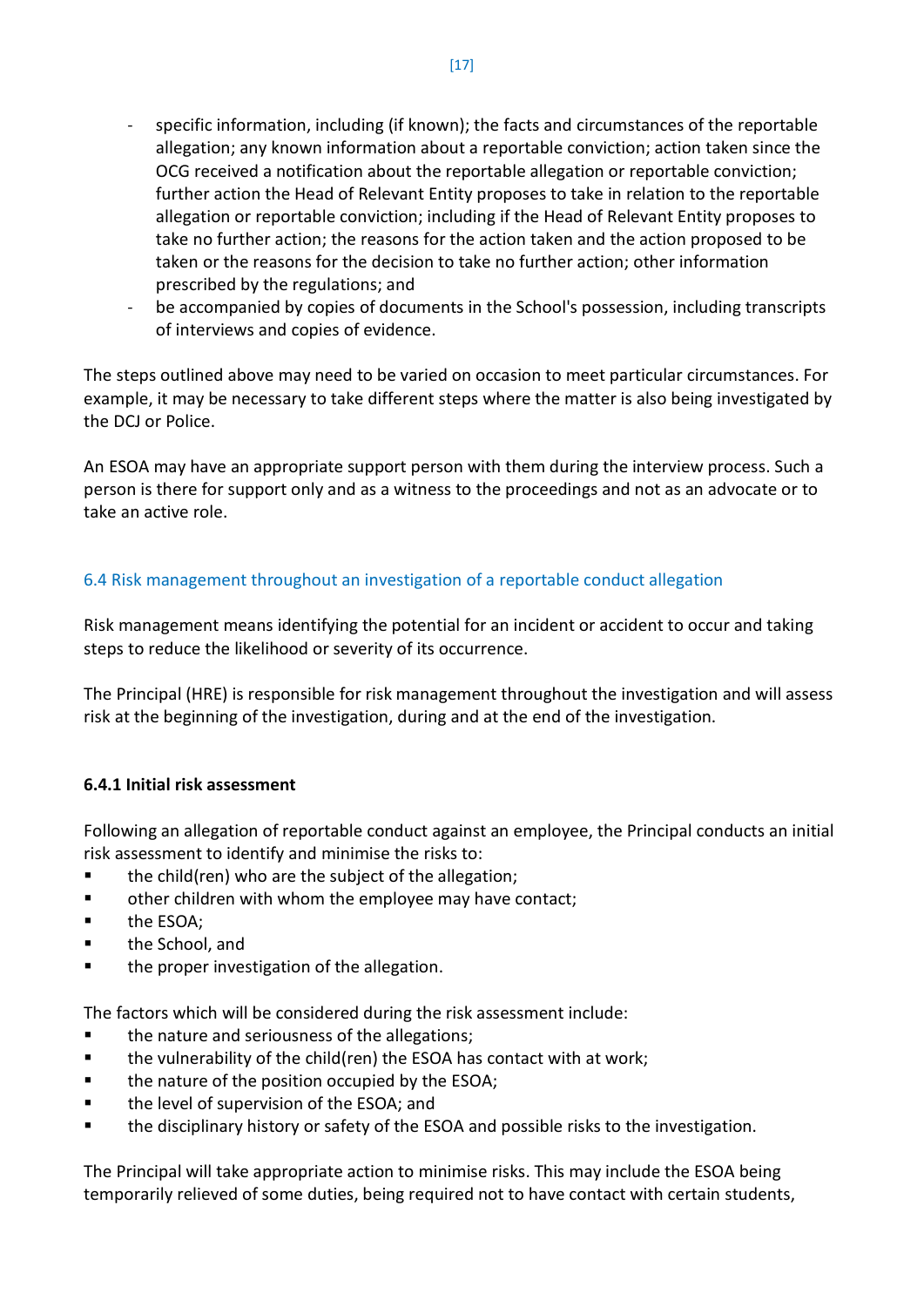being asked to take paid leave, or being suspended from duty. When taking action to address any risks identified, the School will take into consideration both the needs of the child(ren) and the ESOA.

A decision to take action on the basis of a risk assessment is not indicative of the findings of the matter. Until the investigation is completed and a finding is made, any action, such as an employee being suspended, is not to be considered to be an indication that the alleged conduct by the employee did occur.

## **6.4.2 Ongoing risk assessment**

The Principal will continually monitor risk during the investigation including in the light of any new relevant information that emerges.

## **6.4.3 Findings**

At the completion of the investigation, a finding will be made in relation to the allegation and a decision made by the Principal regarding what action, if any, is required in relation to the ESOA, the child(ren) involved and any other parties.

## **6.4.4 Information for the ESOA**

The ESOA will be advised:

- **that an allegation has been made against them (at the appropriate time in the investigation);** and
- of the substance of the allegation, or of any preliminary finding and the final finding.

The ESOA does not automatically have the right to:

- **EXED** know or have confirmed the identity of the person who made the allegation; or
- be shown the content of the OCG notification form or other investigation material that reveals information provided by other employees or witnesses.

The WWC Act enables a person who has a sustained finding referred to the OCG to request access to the records held by the School in relation to the finding of misconduct involving children, once final findings are made. The entitlements of a person to request access to information in terms of section 46 of the WWC Act is enlivened when a finding of misconduct involving children has been made.

## **6.4.5 Disciplinary action**

As a result of the allegations, investigation or final findings, the School may take disciplinary action against the ESOA (including termination of employment).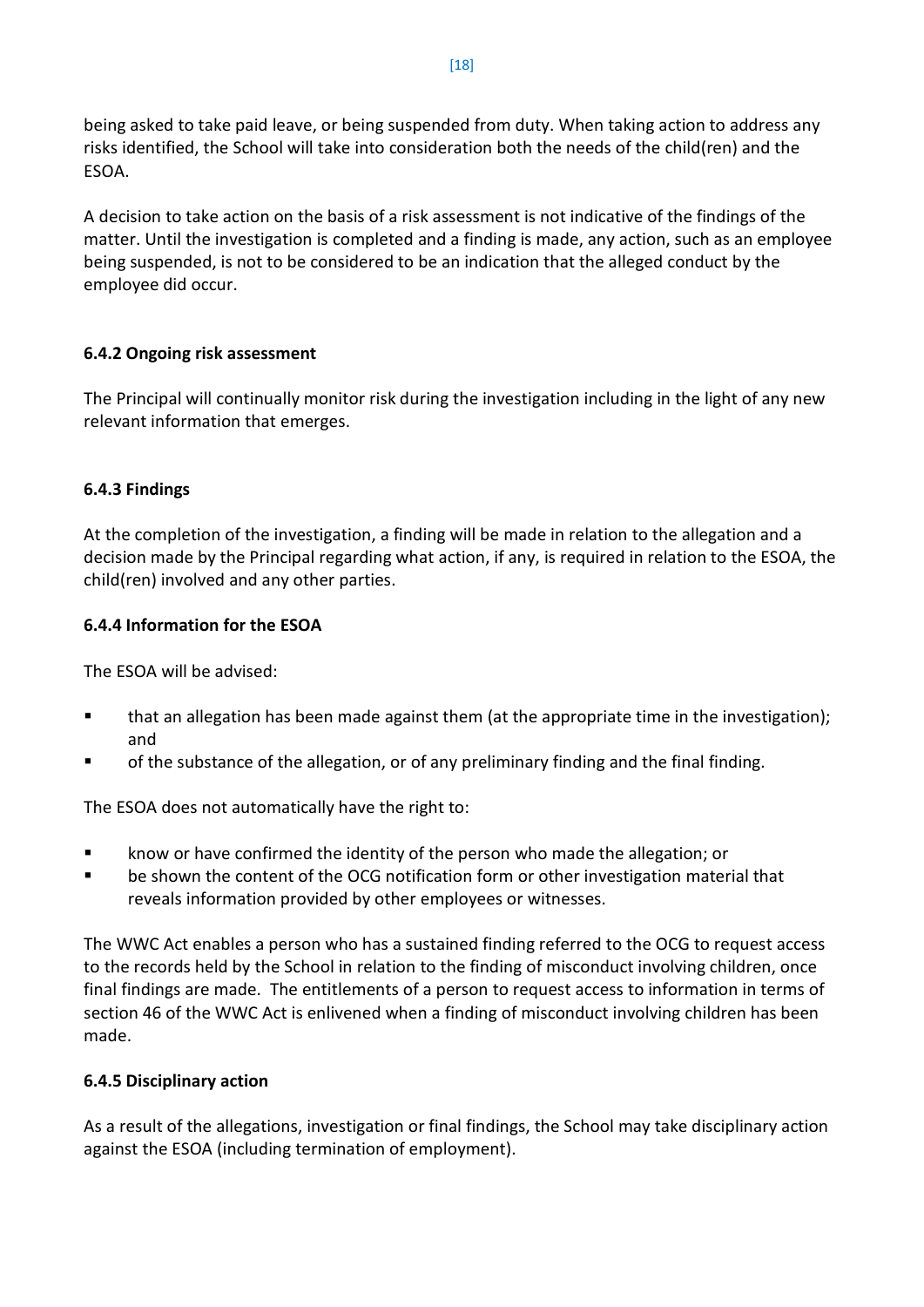In relation to any disciplinary action the School will give the ESOA:

- details of the proposed disciplinary action; and
- a reasonable opportunity to respond before a final decision is made.

## **6.4.6 Confidentiality**

It is important when dealing with allegations of reportable conduct that the matter be dealt with as confidentially as possible.

The School requires that all parties maintain confidentiality during the investigation including in relation to the handling and storing of documents and records.

Records about allegations of reportable conduct against employees will be kept [in a secure area] and will be accessible by [the Head of Relevant Entity or with the Head of Relevant Entity's express authority].

No employee may comment to the media about an allegation of reportable conduct unless expressly authorised by the Principal to do so.

Staff members who become aware of a breach of confidentiality in relation to a reportable conduct allegation must advise the Principal.

## **7. Criminal offences**

In 2018 the Crimes Act was amended to adopt recommendations of the *Royal Commission into Institutional Responses to Child Sexual Abuse*. The new offences are designed to prevent child abuse and to bring abuse that has already occurred to the attention of the Police.

## **7.1 Failure to protect offence (Crimes Act 1900 – NSW)**

An adult working in a school, therefore all staff members, will commit an offence if they know another adult working there poses as serious risk of committing a child abuse offence and they have the power to reduce or remove the risk, and they negligently fail to do so either by acts and/or omissions.

This offence is targeted at those in positions of authority and responsibility working with children who turn a blind eye to a known and serious risk rather than using their power to protect children.

## **7.2 Failure to report offence (Crimes Act 1900 – NSW)**

Any adult, and therefore all staff members, will commit an offence if they know, believe or reasonably ought to know that a child abuse offence has been committed and fail to report that information to Police, without a reasonable excuse. A reasonable excuse would include where the adult has reported the matter to the Principal and is aware that the Principal has reported the matter to the Police.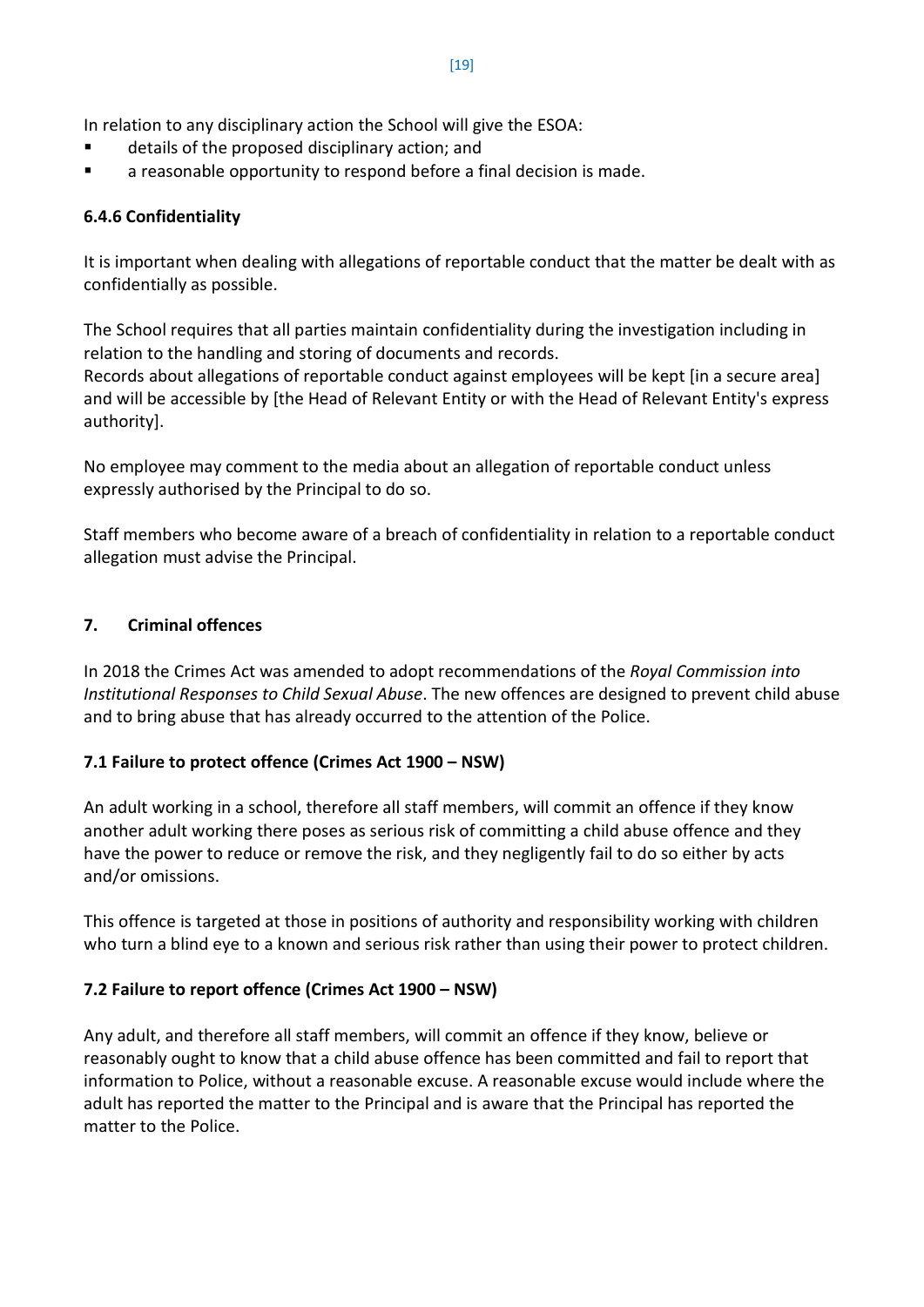## **7.3 Special Care Relationships (Crimes Act 1900 – NSW)**

It is a crime in NSW for a staff member, volunteer or contractor to have a sexual relationship with a student where there is a special care relationship. The Act provides that a young person is under an adult's special care if the adult is a member of the teaching staff of the School at which the young person is a student; or has an established personal relationship with the young person in connection with the provision of religious, sporting, musical or other instruction.

The Special Care (sexual intercourse) offence under s73 was supplemented by an additional special care offence involving sexual touching now under s73A of the Crimes Act. The new offence under s73A will expand special care offences to also apply to non-penetrative sexual touching. The offence will protect children aged 16-17 years from inappropriate sexual contact with teachers and others who have special care of the child.

Approved by the Executive Council & Board of Directors of The Athena School Limited



© 2016, 2021, 2022 The Athena School Limited. All Rights Reserved. CT:FM:FM:DG The Athena School is an Applied Scholastics™ School. APPLIED SCHOLASTICS is a trademark and service mark owned by HES Association for Better Living and Education International and is used with its permission. ABN: 34 630 740 886.